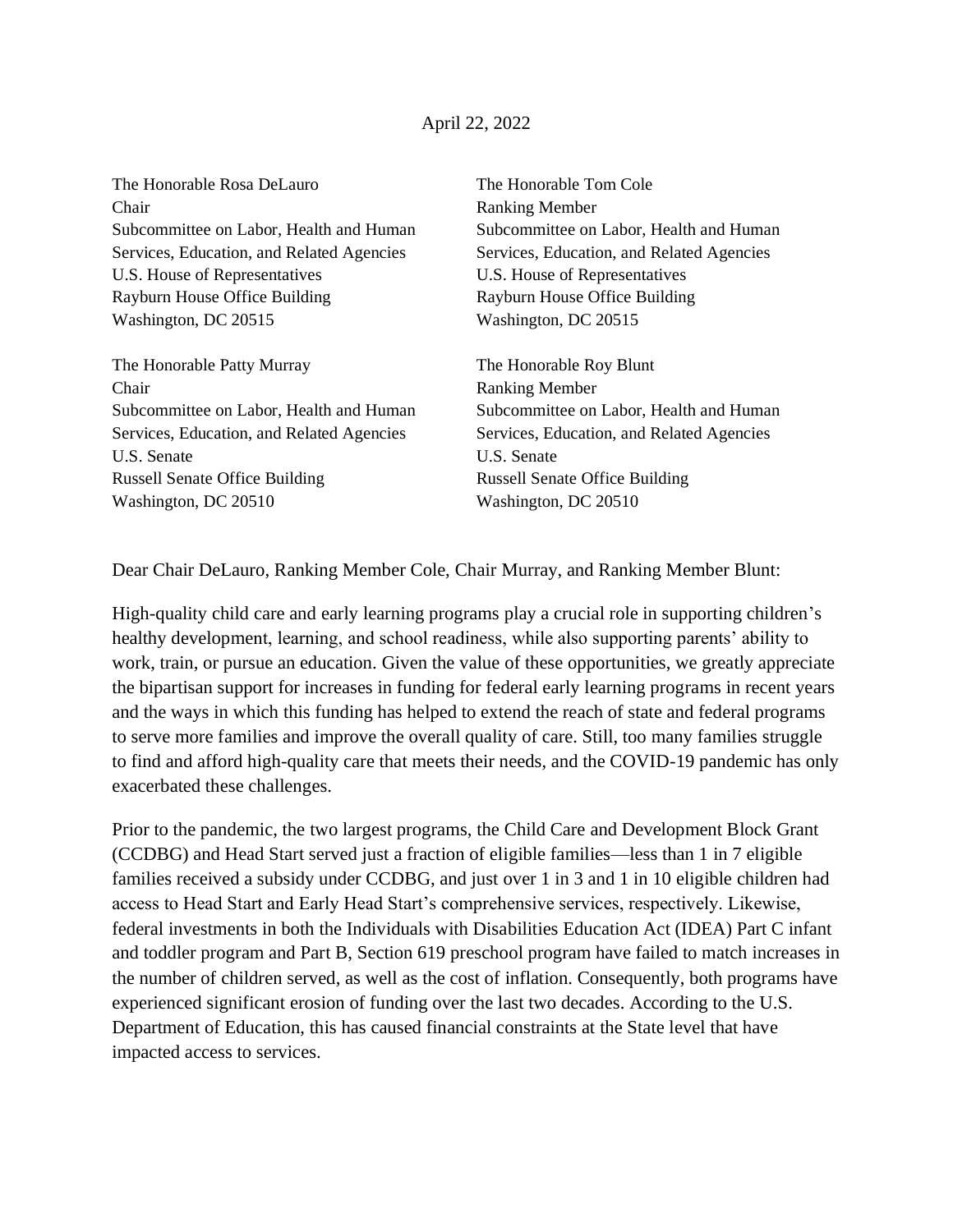Additionally, the Preschool Development Grants Birth through Five (PDG B-5) program continues to offer states a unique opportunity to inventory the availability and quality of programs, while thinking strategically about how to optimize federal and state funding streams. Current and proposed activities of the renewal grantees demonstrate that states are successfully using these funds to reach more children and families, whether by shifting resources where they're most needed or realizing efficiencies within their existing systems. This work is all the more valuable as states continue to recover from the pandemic, and yet, because of funding constraints, only 28 of the 46 planning grant recipients have received renewal grants.

We applaud the overwhelming recognition by lawmakers of the vital role quality child care and early learning play in both a child's early development and our nation's economic recovery, as well as the need to address underlying issues in our child care and early learning structure to develop a system that works better for families and providers alike. The long-awaited relief provided in the American Rescue Plan has been essential to the child care sector, which is the linchpin for our country's economic recovery. To be clear, though, this supplemental relief funding is temporary, as it was intended to be, and it does not diminish the need for increased appropriations for federal child care and early learning programs.

In fact, it is critical that we continue to grow the base funding for core federal programs today, to ensure we mitigate the impact of the expiration of relief funding in the near future. Annual appropriations allow these programs to continue to provide sustained services to low-income children and families, improve compensation in order to recruit and retain a talented workforce, and meet their statutory and regulatory requirements. For example, a portion of CCDBG funds must be used for quality improvement, however, faced with limited funds, states already must balance implementing new health and safety requirements enacted in 2014, increasing payment rates, serving more children, or expanding eligibility. Additionally, Congress should prioritize providing dedicated federal funding to address the rapidly deteriorating state of early learning facilities nation-wide. The physical spaces where young children learn, play, and grow contribute to their cognitive development and social, emotional, and physical well-being, as well as teacher effectiveness and well-being.

The President's FY2023 Budget includes discretionary funding increases for early learning and care programs. As a community we request Congress provide:

- An additional \$6.17 billion for the Child Care and Development Block Grant (CCDBG) (a total of \$12.3 billion), which will expand the base CCDBG budget to avoid damaging cliffs and support states in making targeted investments to their child care systems aligned with longer-term recovery needs.
- An additional \$4.4 billion for Head Start (a total of \$15.4 billion). Specifically, \$1 billion for expansion of Early Head Start and Early Head Start-Child Care Partnerships, \$596 million to sustain the workforce through a cost-of-living adjustment, \$2.5 billion for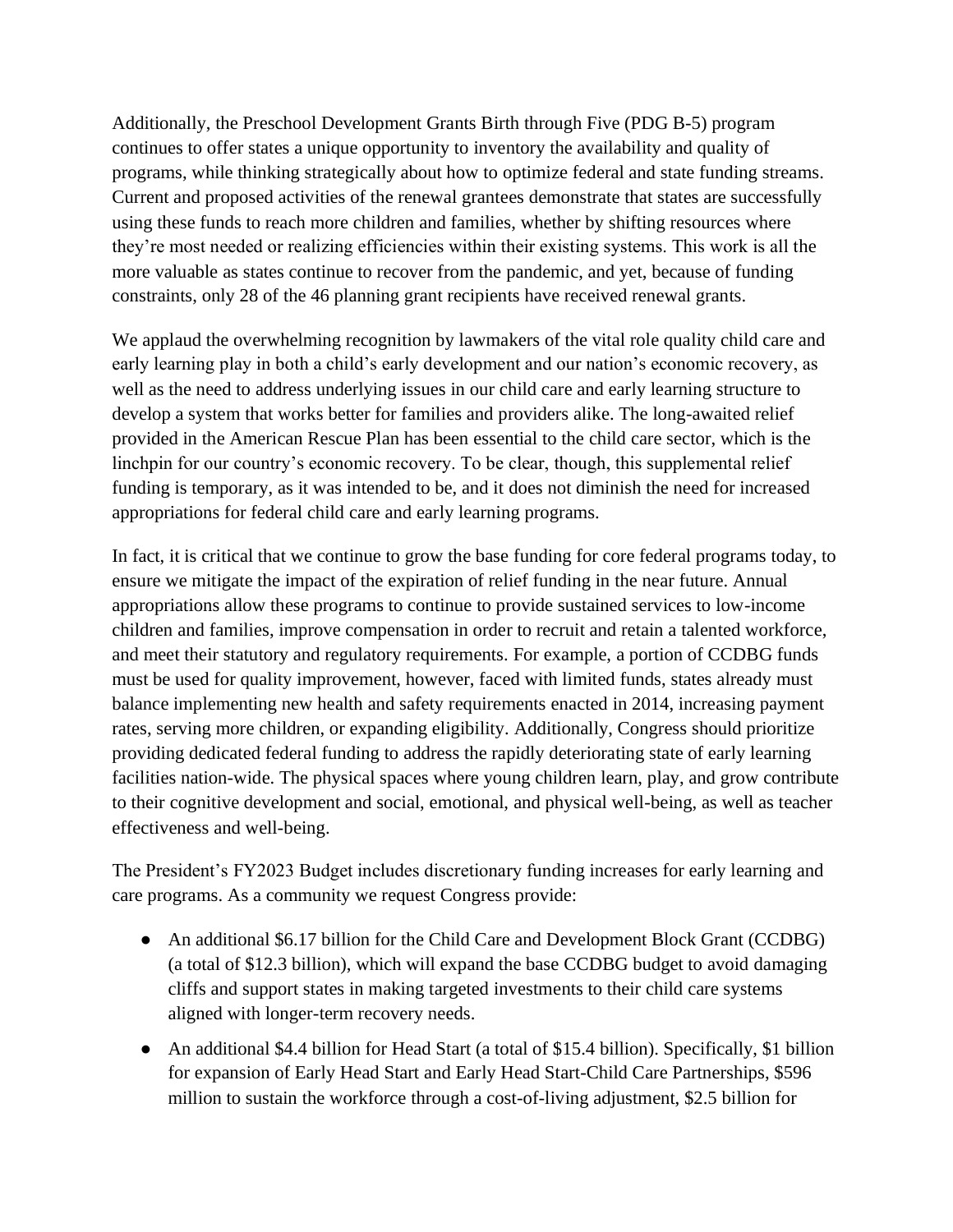workforce compensation realignment, \$262 million to provide flexibility to address local quality improvement priorities, including facilities, and \$10 million to help develop the most effective and appropriate staff for American Indian/Alaska Native programs.

- An additional \$435.7 million for early intervention services provided under the Individuals with Disabilities Education Act (IDEA) Part C (bringing total funding to \$932 million) and \$105 million for preschool special education services under Part B, Section 619 (bringing total funding to \$502.5 million).
- An additional \$210 million for the Preschool Development Grants Birth through Five (PDG B-5) program (a total of \$500 million) to support states' and territories' efforts to increase the quality and efficiency of existing early learning programs and systems, while thinking strategically about how to optimize federal and state funding streams. Through PDG B-5, Congress has the unique opportunity to foster state-led early learning initiatives, which is particularly necessary as states continue to recover from the pandemic.

Increased annual appropriations will be critical to ensure we build on recent relief investments and continue on the road to economic recovery. The dire effects of the pandemic will be felt for years to come, and providers who suffered tremendous financial losses, acquired personal debt to stay afloat, or were forced to close will need consistent, ongoing support; without it, we risk backsliding, further perpetuating instability in our early learning system. Additionally, increased appropriations would provide greater stability to states, allowing them to focus supplemental funding on the immediate needs of the child care sector as a whole, without depleting funds intended for ongoing program operation and improvement or compromising quality.

While the pandemic has revealed the cracks in the foundation of our child care system, it has also brought into stark relief how essential it is for the future success of our country. In addition to our FY2023 appropriations requests, we look forward to working with Congress as we seek to address these systemic issues and enact meaningful, sustainable solutions that meet the needs of America's working families. We appreciate the bipartisan support Congress has demonstrated for early learning and care in the past, and we hope to continue to work with you to support increased investments in high-quality care as the appropriations process moves forward.

Sincerely,

Afterschool Alliance America Forward American Academy of Pediatrics American Federation of State, County, and Municipal Employees